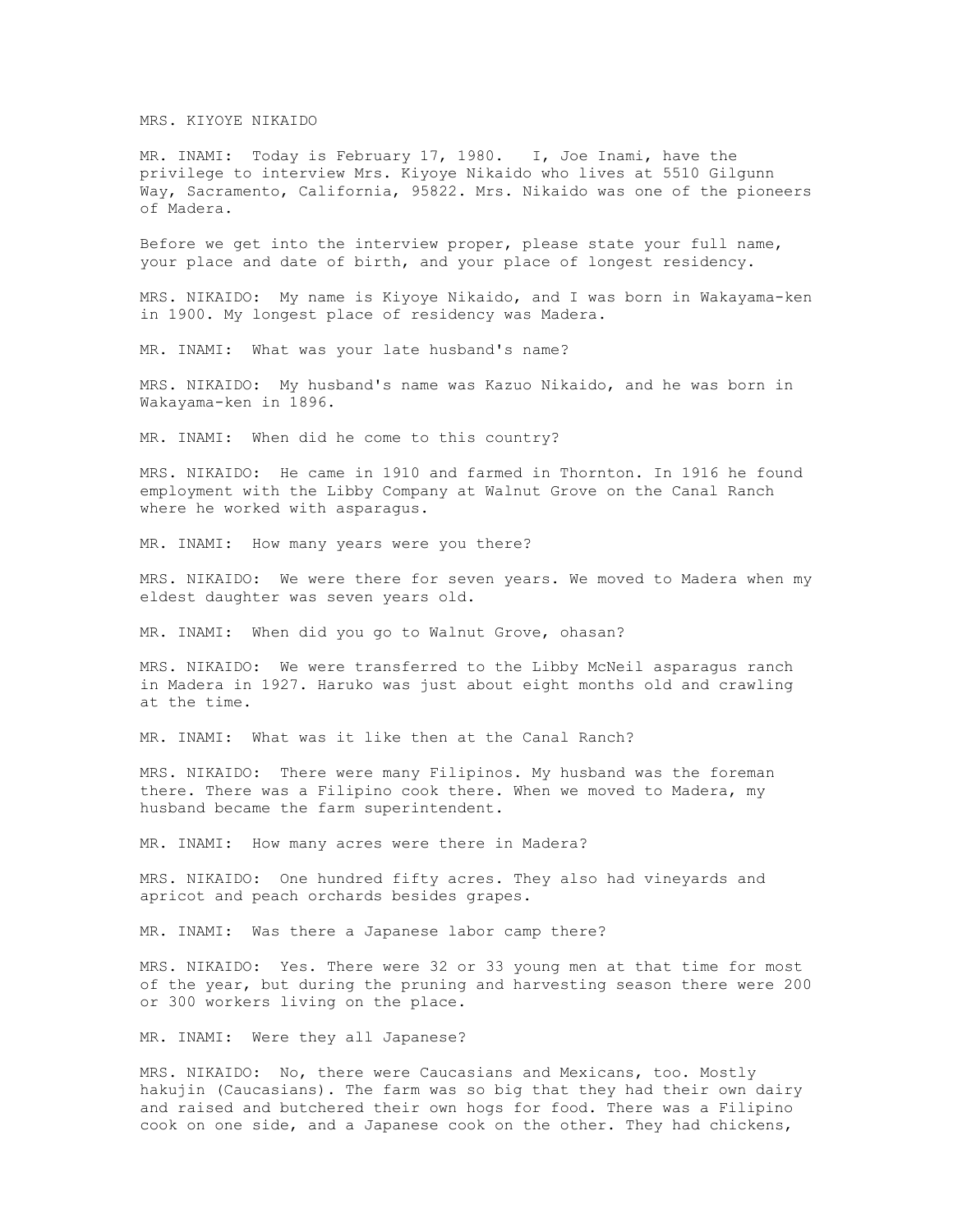turkeys, and ducks and a big truck garden. They raised all the food for the labor camps. They had a bookkeeper named Junichi Nakagawa. He lent his name to many Japanese in Madera to buy land.

MR. INAMI: Weren't living conditions poor?

MRS. NIKAIDO: Wages were about 25 cents an hour at that time, and we were given board for a small amount.

MR. INAMI: How did you meet your husband?

MRS. NIKAIDO: Papa's mother came to ask for my hand in Japan. They brought Papa's picture to me and arranged for our marriage. It was a baishaku kekkon (arranged marriage) with a go-between who introduced the families who made the arrangements.

MR. INAMI: Have you ever returned to Japan?

MRS. NIKAIDO: I went back 22 years ago for the first time in 1954, and twice after that.

MR. INAMI: How many children do you have?

MRS. NIKAIDO: I had five children. A son died when he was nine months and later a daughter passed away, so I now have three living children.

MR. INAMI: Are all your children married to Japanese spouses?

MRS. NIKAIDO: Yes, they are. The three oldest girls married grocers. One of the husbands was a reporter for the Hokubei Mainichi. The girls' names are; Helen Tanaka, May Ishida, June Sakamoto, and Grace Morimoto. The girls all live in the Sacramento area.

MR. INAMI: Have you encountered any acts of discrimination directed at you during your life?

MRS. NIKAIDO: No special incidents except when Papa was taken by the FBI on suspicion but for no cause; no reason for his arrest.

MR. INAMI: He was picked up for no reason?

MRS. NIKAIDO: He was the president of the Japanese Association; perhaps that was the reason. They said he was the leader of the Black Dragons. There was no such organization.

MR. INAMI: Where was he interned?

MRS. NIKAIDO: First he was taken to Sharp Park, then he was taken to a camp in Santa Fe, New Mexico.

MR. INAMI: When did Mr. Nikaido come back to the family?

MRS. NIKAIDO: He came back to Jerome, Arkansas where there were many snakes. After that, Jerome was closed down, and we were transferred to Amache.

MR. INAMI: Do you belong to any organizations?